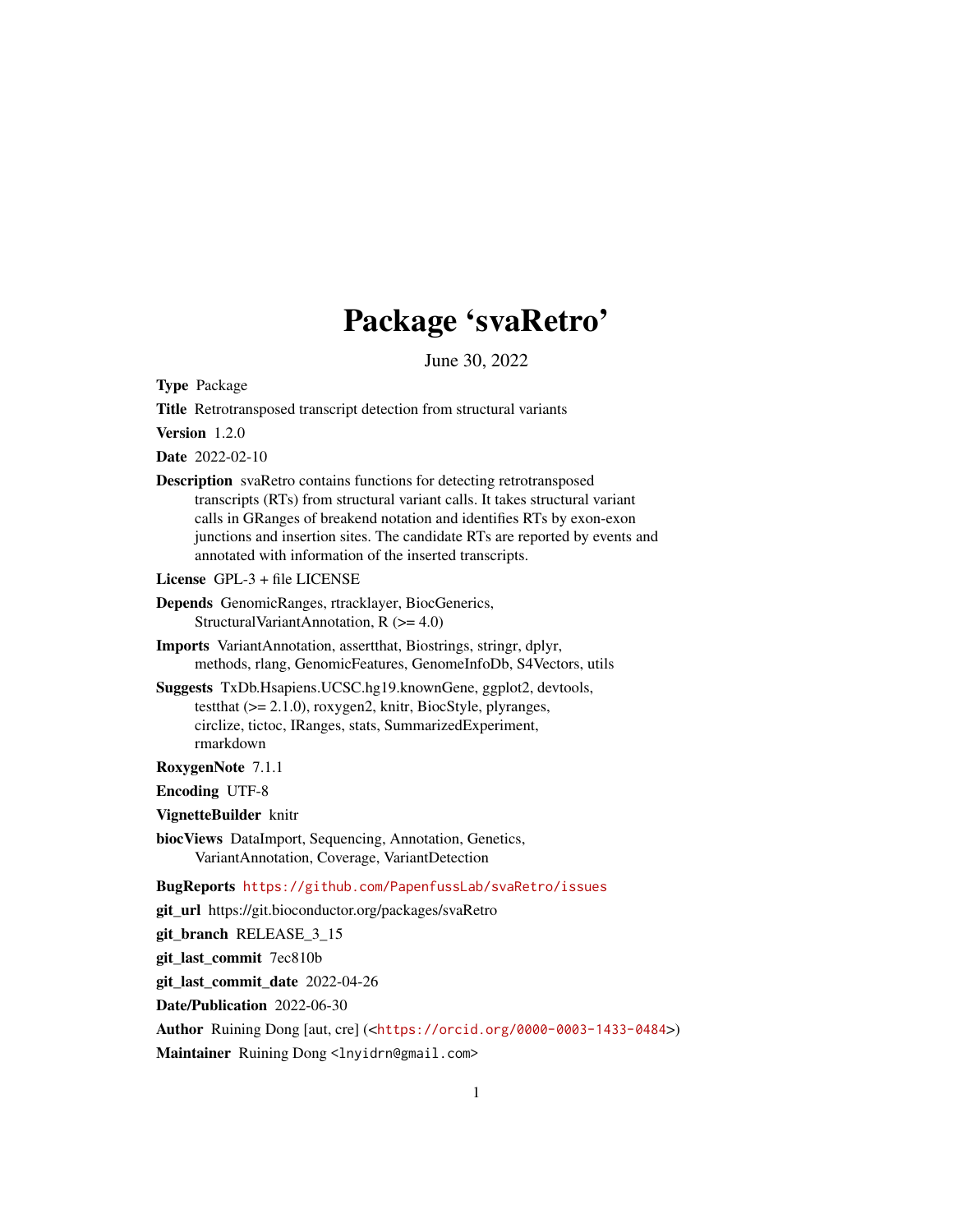### <span id="page-1-0"></span>R topics documented:

| Index |  |  |  |  |  |  |  |  |  |  |  |  |  |  |  |  |  |  |  |  |  |  |  |
|-------|--|--|--|--|--|--|--|--|--|--|--|--|--|--|--|--|--|--|--|--|--|--|--|
|       |  |  |  |  |  |  |  |  |  |  |  |  |  |  |  |  |  |  |  |  |  |  |  |
|       |  |  |  |  |  |  |  |  |  |  |  |  |  |  |  |  |  |  |  |  |  |  |  |
|       |  |  |  |  |  |  |  |  |  |  |  |  |  |  |  |  |  |  |  |  |  |  |  |
|       |  |  |  |  |  |  |  |  |  |  |  |  |  |  |  |  |  |  |  |  |  |  |  |

rtDetect *Detecting retrotranscript insertion in nuclear genomes.*

#### Description

Detecting retrotranscript insertion in nuclear genomes.

#### Usage

```
rtDetect(gr, genes, maxgap = 100, minscore = 0.4)
```
#### Arguments

| gr       | A GRanges object                                                                          |
|----------|-------------------------------------------------------------------------------------------|
| genes    | TxDb object of genes. hg19 and hg38 are supported in the current version.                 |
| maxgap   | The maxium distance allowed on the reference genome between the paired exon<br>boundries. |
| minscore | The minimum proportion of intronic deletions of a transcript should be identi-<br>fied.   |

#### Details

This function searches for retroposed transcripts by identifying breakpoints supporting intronic deletions and fusions between exons and remote loci. Only BND notations are supported at the current stage.

#### Value

A GRangesList object, named insSite and rt, reporting breakpoints supporting insert sites and retroposed transcripts respectively. 'exon' and 'txs' in the metadata columns report exon\_id and transcript\_name from the 'genes' object.

#### Examples

```
library(TxDb.Hsapiens.UCSC.hg19.knownGene)
genes <- TxDb.Hsapiens.UCSC.hg19.knownGene
vcf.file <- system.file("extdata", "diploidSV.vcf",
                         package = "svaRetro")
vcf <- VariantAnnotation::readVcf(vcf.file, "hg19")
gr <- breakpointRanges(vcf, nominalPosition=TRUE)
rt <- rtDetect(gr, genes, maxgap=30, minscore=0.6)
```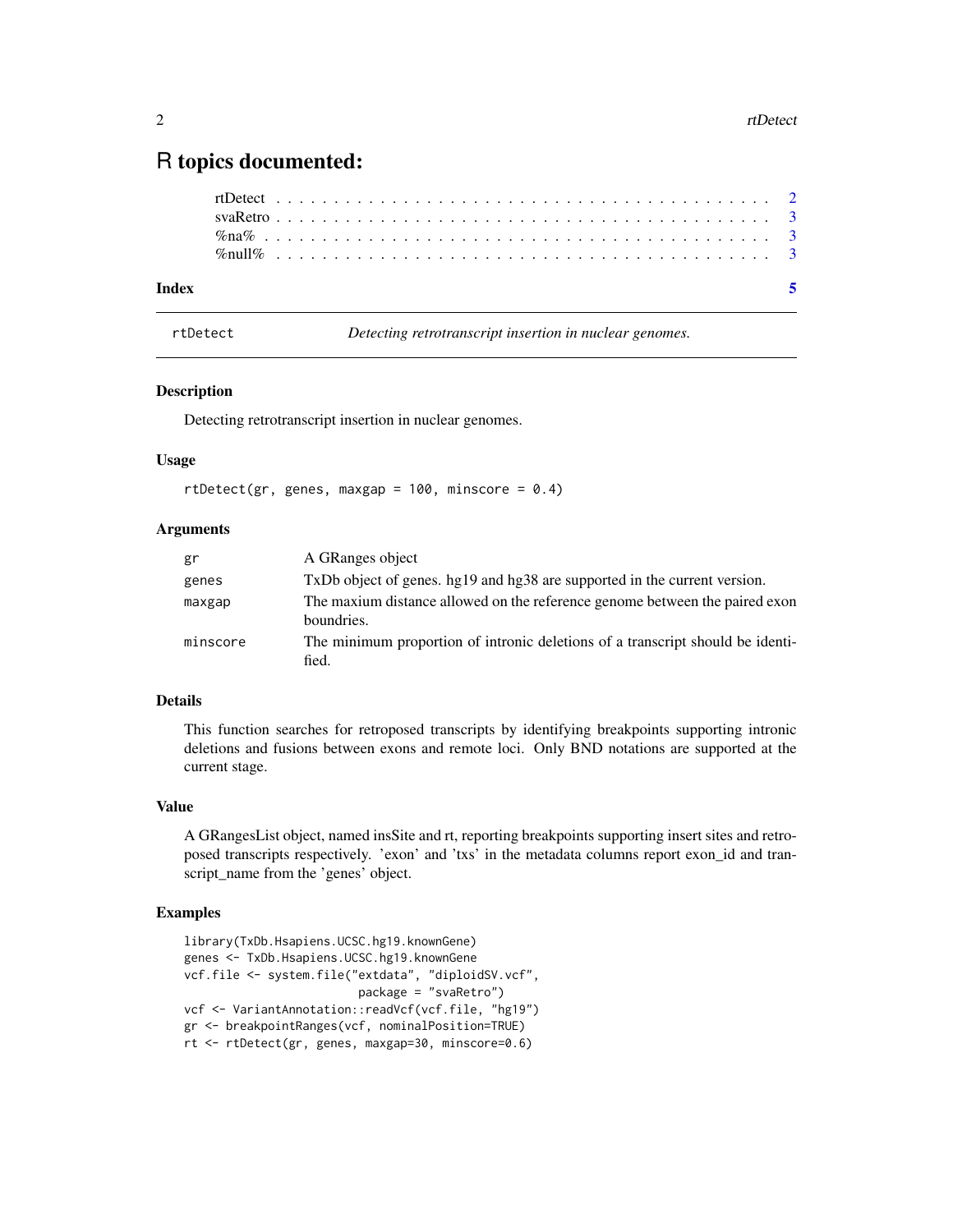<span id="page-2-0"></span>

#### Description

svaRetro contains functions for detecting retrotransposed transcripts from structural variant calls.

#### Details

For more details on the features of StructuralVariantAnnotation, read the vignette: 'browseVignettes(package = "svaRetro")'

%na% *Replaces the NA values in a with corresponding values in b*

#### Description

Replaces the NA values in a with corresponding values in b

#### Usage

a %na% b

#### Arguments

a, b objects to be tested or coerced.

#### Value

The altered object.

%null% *Uses b if a is NULL*

#### Description

Uses b if a is NULL

#### Usage

a %null% b

#### Arguments

a, b objects to be tested or coerced.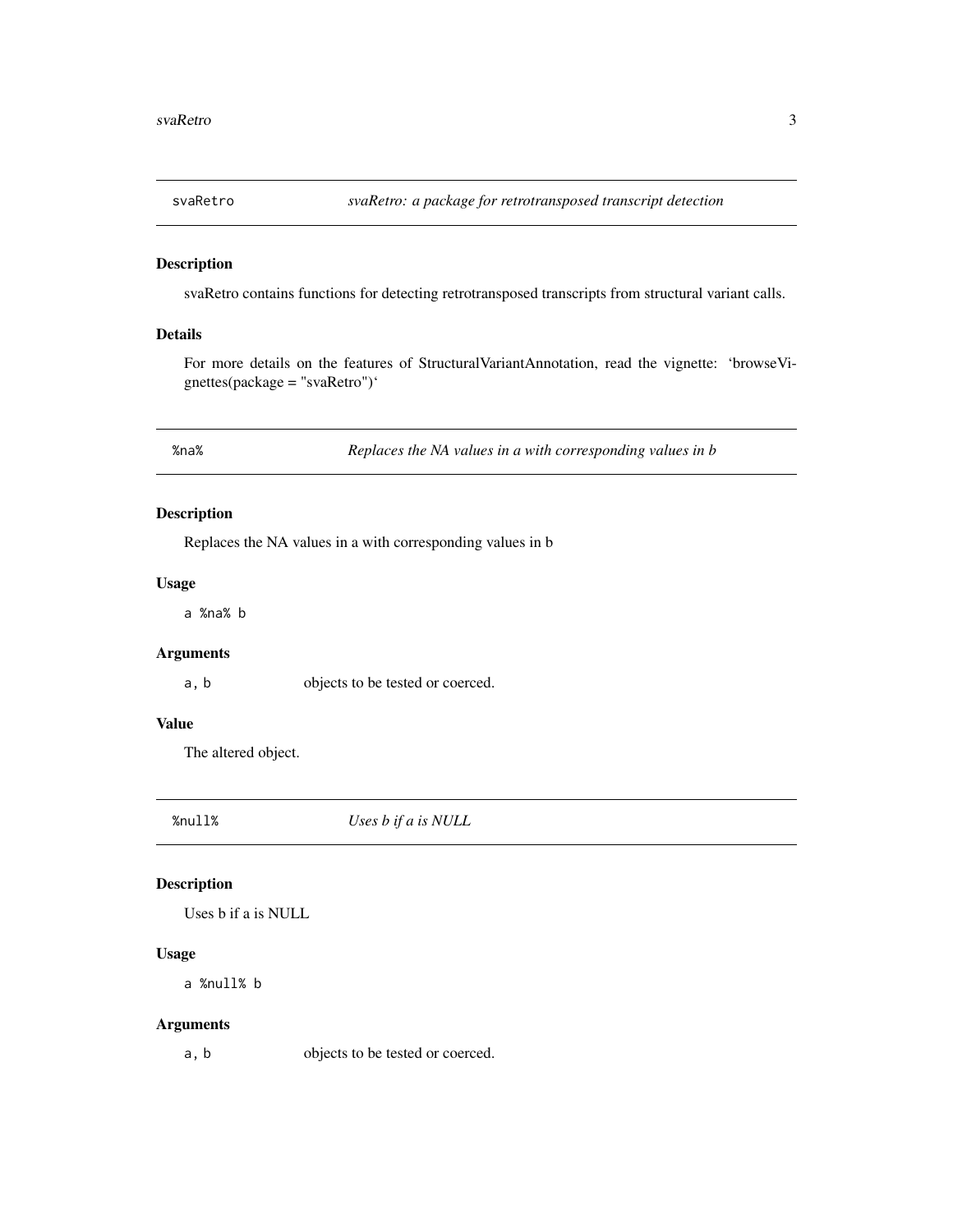$4$  %null% and  $\ell$  %null% and  $\ell$  %null% and  $\ell$  %null% and  $\ell$  %null% and  $\ell$  %null% and  $\ell$  % and  $\ell$  % and  $\ell$  % and  $\ell$  % and  $\ell$  % and  $\ell$  % and  $\ell$  % and  $\ell$  % and  $\ell$  % and  $\ell$  % and  $\ell$  % and  $\ell$ 

#### Value

An un-null object.